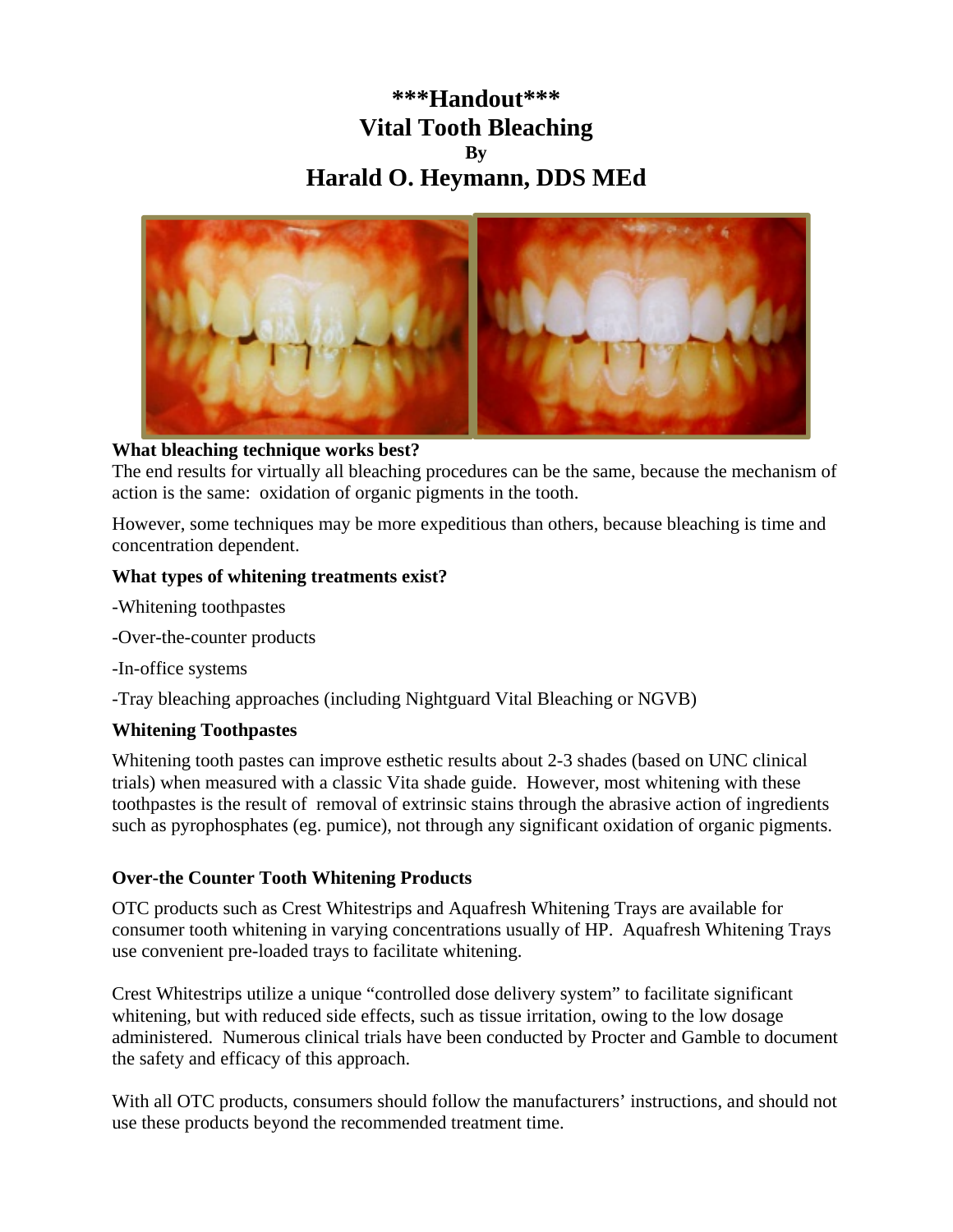# **In-Office Tooth Whitening**

In-office bleaching typically uses higher concentrations of HP and barrier techniques to protect soft tissues. A number of research proven methods are available to speed up in-office tooth whitening including:

-Incorporation of metal ion accelerants into the whitening formulation.

-Increasing the pH of the whitening material to facilitate dissociation of the hydrogen peroxide (Eg. Opalescence Extra Boost).

-Use of sufficiently high heat to potentiate the oxidation process.

Many different types of lights have been advocated for tooth whitening. But numerous credible research reports indicate that lights by and large do not result in clinically significant bleaching beyond what the bleach alone will achieve.

Sampling of Supporting References

-Papathanasiou A, et al. Clinical evaluation of a 35% hydrogen peroxide in-office whitening system. *Compend Contin Educ Dent* 2002; 23(4):335-346.

-Hein DK, et al. In-office vital tooth bleaching-what do lights add? *Compend Contin Educ Dent* 2003; 24:340-352.

-Kugel G, et al. Clinical evaluation of chemical and light-activated tooth whitening systems*. Compend Contin Educ Dent* 2006; 27:54-62.

-Marson FC, et al. Clinical evaluation of in-office dental bleaching treatments with and without the use of light-activation sources. *Oper Dent* 2008; 33(1):15-22.

-Kossatz S, et al. Effect of light activation on tooth sensitivity after in-office bleaching. *Oper Dent* 2011; 36(3):251-257.

## **Tray Bleaching Including Nightguard Vital Bleaching**

Types of tray bleaching materials include" -Hydrogen peroxide types -Carbamide peroxide types

Hydrogen peroxide (HP) types of materials are generally administered for about 30 minutes during daytime applications due to their relatively higher concentrations. Carbamide peroxide (CP) materials usually exhibit oxygen release for many hours, and are therefore administered for longer applications including NGVB applications. Concentrations for CP products are generally lower than those for HP materials.

Nightguard Vital Bleaching was introduced into the literature by Haywood and Heymann (*Quint Inter* 20:3) in 1989. It is still one of the safest, most effective means of tooth whitening. 10% CP is most frequently recommended, because excellent results can be obtained with minimal side effects. UNC Clinical trials revealed an average of 8 shades (Classic Vita Shade Guide) in 7 days with 10% CP administered with NGVB approach, although results vary significantly from patient to patient.

## **Side Effects of Tooth Whitening**

Side effects include: